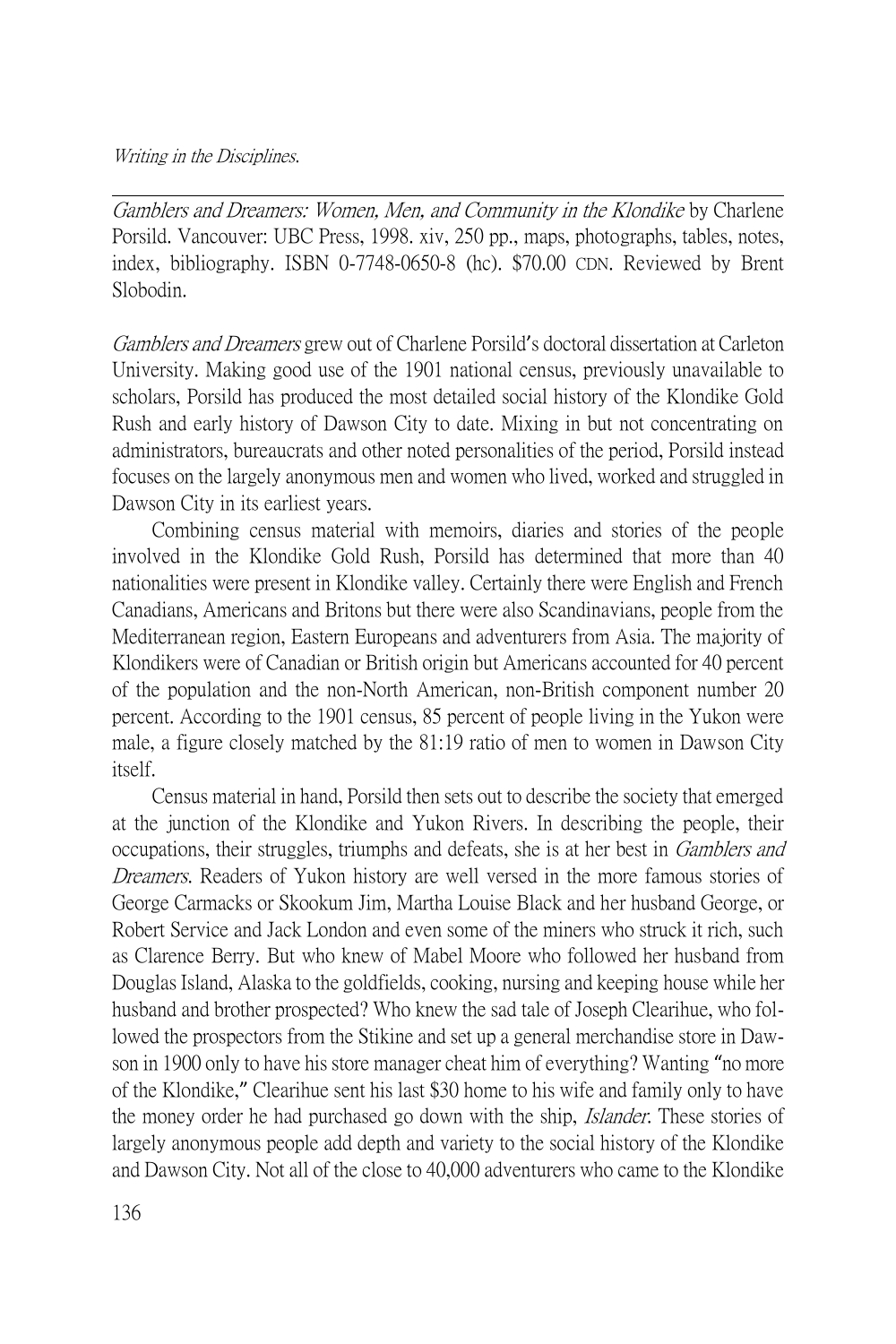left a legacy as well known as the more celebrated figures of the era, but Porsild is able to give many of them new life through the recreation of their stories.

But if *Gamblers and Dreamers* is successful as a descriptive history, it is less so as an original work of scholarly writing. The format of her narrative is prosaic. First, she provides a brief overview of the original inhabitants of the Klondike, the Han. Her conclusions are not new, such as the Han were one of last North American aboriginal peoples to experience contact with non-natives or that they participated only in a limited way in the economy of the Klondike. Any standard textbook on the Klondike Gold Rush would say the same things. Moving from the Han to a depiction of the miners and mining in the region, she again concludes with what is largely known: almost all miners were men; the majority of people in the Klondike made a living through some form or combination of forms of semi- or unskilled labour; labour scarcity and high wages were offset by a high cost of living and seasonal employment. Even the claim to challenging a prevailing stereotype by showing that a great number of men worked for wages rather than operating a claim of their own seems overplayed. Ken Coates and other historians have already demonstrated that the profitable claims were staked quickly and that few were left for the thousands who arrived in 1898, leaving them to fend for themselves with wage labour in a variety of ways. Whether dealing with the professional and business sectors of Dawson City or social work and religious life in the Klondike, Porsild's conclusions generally ring familiar.

Perhaps the main flaw in the book is that in challenging perceived popular myths about the Klondike, the author has not fully grasped the fact that the very myths she is challenging have long been put to bed by scholars. Who really accepts anymore, for example, that "[t]he popular image of the Klondike is a frontier of white, male adventurers who overcame great physical and geographical obstacles in their quest for gold?" The tales of aboriginal people capitalizing "on any opportunity to soak newcomers with exorbitant freighting and boat building-rates," Mounties being sent to establish law and order and protect the Yukon from the Yankee mob, and Dawson City being civilized only after 1900 with the arrival of white, middle class women have not washed with any historian, scholarly or popular, for some time. Porsild would have a more plausible case if she used as evidence more than a recent television "Heritage Moment" and implicit nods to Hollywood images. If these are popular myths that persist, then who or what is contributing to their persistence? Is this what is taught in classrooms? Is the media still portraying the Klondike this way? Are these stereotypes what were celebrated recently during the 100th Anniversary of the Klondike Gold Rush and Yukon Territory? While referring to the scholarly work of anthropologists and historians such as Julie Cruikshank, Ken Coates and Frances Backhouse, she clearly underestimates the influence of their scholarly work over the years in changing received opinion about the Klondike.